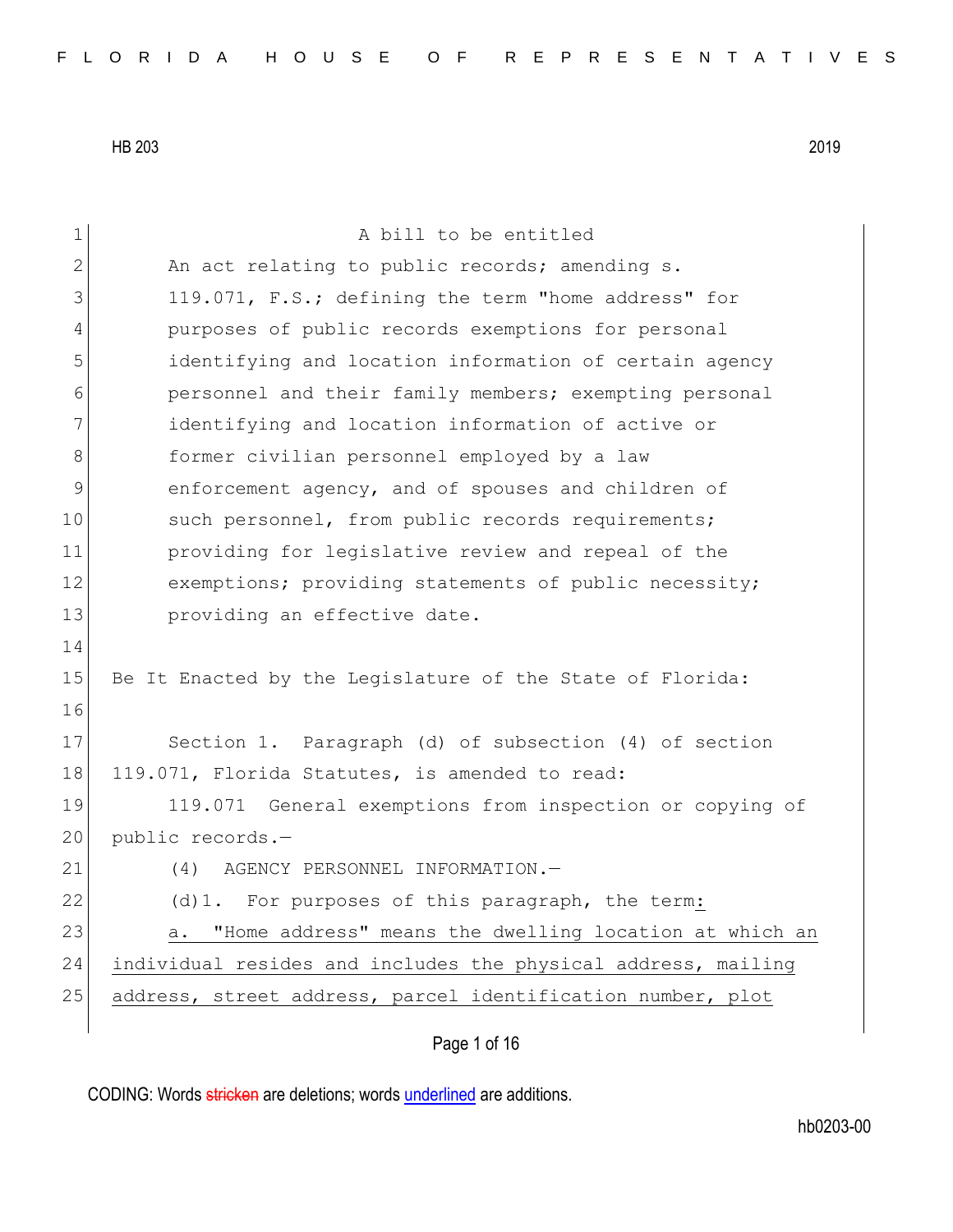| 26 | identification number, legal property description, neighborhood  |
|----|------------------------------------------------------------------|
| 27 | name and lot number, GPS coordinates, and any other property     |
| 28 | descriptive information that may reveal the home address.        |
| 29 | "Telephone numbers" includes home telephone numbers,<br>b.       |
| 30 | personal cellular telephone numbers, personal pager telephone    |
| 31 | numbers, and telephone numbers associated with personal          |
| 32 | communications devices.                                          |
| 33 | The home addresses, telephone numbers, dates of<br>2.a.          |
| 34 | birth, and photographs of active or former sworn or civilian law |
| 35 | enforcement personnel or of active or former civilian personnel  |
| 36 | employed by a law enforcement agency, including correctional and |
| 37 | correctional probation officers, personnel of the Department of  |
| 38 | Children and Families whose duties include the investigation of  |
| 39 | abuse, neglect, exploitation, fraud, theft, or other criminal    |
| 40 | activities, personnel of the Department of Health whose duties   |
| 41 | are to support the investigation of child abuse or neglect, and  |
| 42 | personnel of the Department of Revenue or local governments      |
| 43 | whose responsibilities include revenue collection and            |
| 44 | enforcement or child support enforcement; the names, home        |
| 45 | addresses, telephone numbers, photographs, dates of birth, and   |
| 46 | places of employment of the spouses and children of such         |
| 47 | personnel; and the names and locations of schools and day care   |
| 48 | facilities attended by the children of such personnel are exempt |
| 49 | from s. $119.07(1)$ and s. $24(a)$ , Art. I of the State         |
| 50 | Constitution. This sub-subparagraph is subject to the Open       |
|    |                                                                  |

Page 2 of 16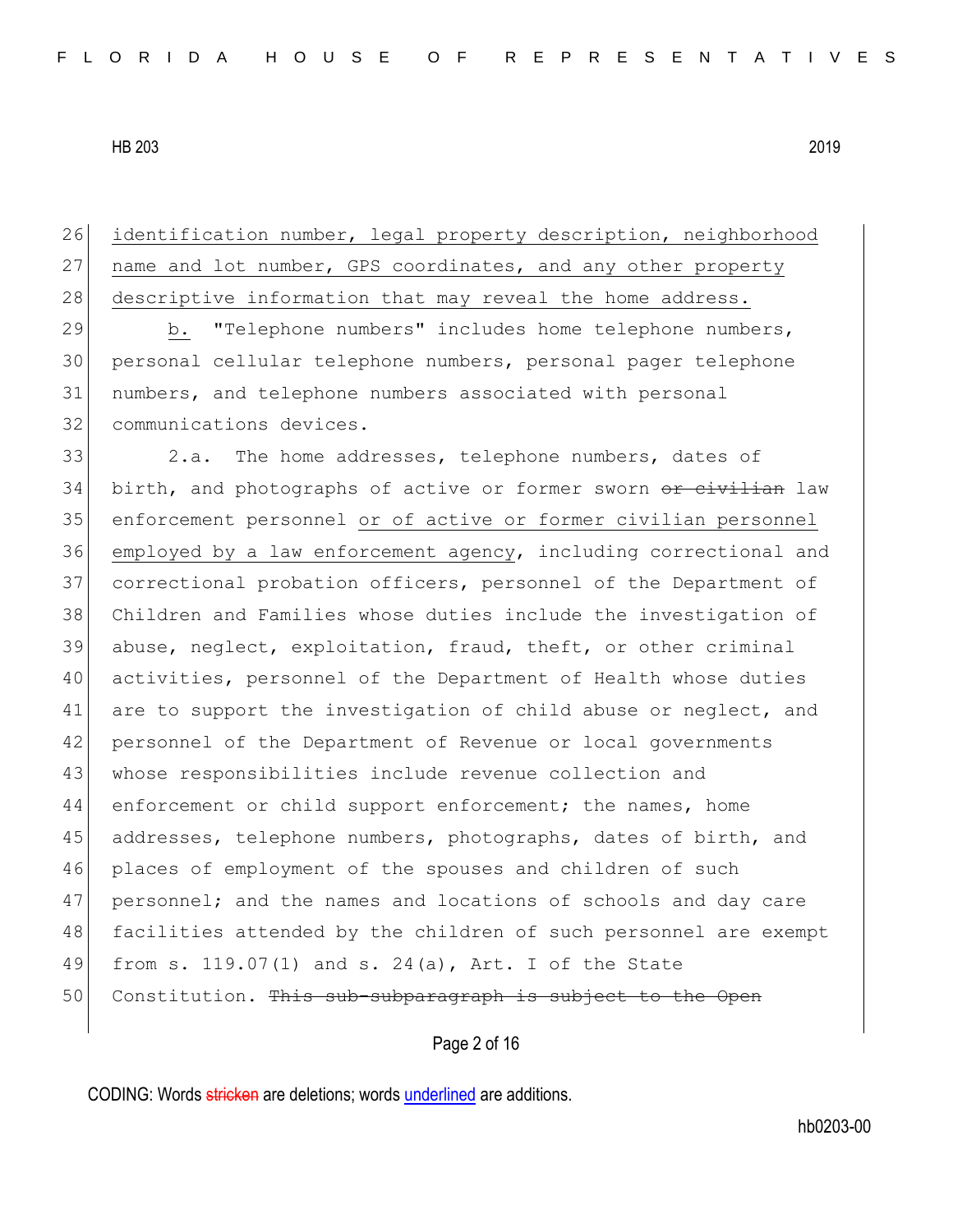51 Government Sunset Review Act in accordance with s. 119.15 and 52 shall stand repealed on October 2, 2022, unless reviewed and 53 saved from repeal through reenactment by the Legislature. 54 b. The home addresses, telephone numbers, dates of birth, 55 and photographs of current or former nonsworn investigative 56 personnel of the Department of Financial Services whose duties 57 include the investigation of fraud, theft, workers' compensation 58 coverage requirements and compliance, other related criminal 59 activities, or state regulatory requirement violations; the 60 names, home addresses, telephone numbers, dates of birth, and 61 places of employment of the spouses and children of such 62 personnel; and the names and locations of schools and day care 63 facilities attended by the children of such personnel are exempt 64 from s. 119.07(1) and s. 24(a), Art. I of the State 65 Constitution. This sub-subparagraph is subject to the Open 66 Government Sunset Review Act in accordance with s. 119.15 and 67 shall stand repealed on October 2, 2021, unless reviewed and 68 saved from repeal through reenactment by the Legislature. 69 c. The home addresses, telephone numbers, dates of birth, 70 and photographs of current or former nonsworn investigative 71 personnel of the Office of Financial Regulation's Bureau of 72 Financial Investigations whose duties include the investigation 73 of fraud, theft, other related criminal activities, or state 74 regulatory requirement violations; the names, home addresses, 75 telephone numbers, dates of birth, and places of employment of

Page 3 of 16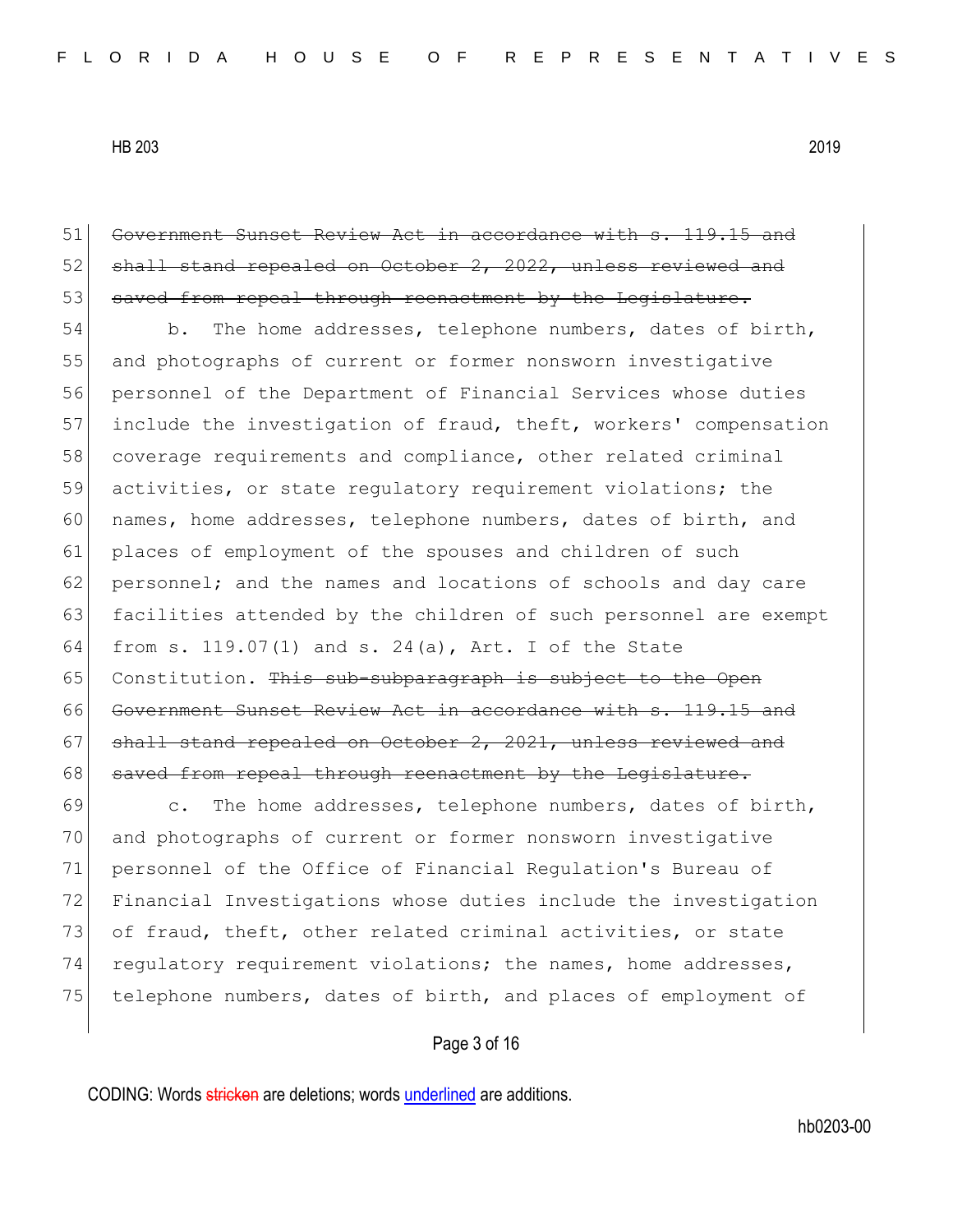76 the spouses and children of such personnel; and the names and 77 locations of schools and day care facilities attended by the 78 children of such personnel are exempt from s. 119.07(1) and s. 79 24(a), Art. I of the State Constitution. This sub-subparagraph 80 is subject to the Open Government Sunset Review Act in 81 accordance with s. 119.15 and shall stand repealed on October 82 <del>2022, unless reviewed and saved from repeal through reenactment</del> 83 by the Legislature.

84 d. The home addresses, telephone numbers, dates of birth, 85 and photographs of current or former firefighters certified in 86 compliance with s. 633.408; the names, home addresses, telephone 87 | numbers, photographs, dates of birth, and places of employment 88 of the spouses and children of such firefighters; and the names 89 and locations of schools and day care facilities attended by the 90 children of such firefighters are exempt from s. 119.07(1) and 91 s. 24(a), Art. I of the State Constitution. This sub-92 subparagraph is subject to the Open Government Sunset Review Act 93  $\pm$ n accordance with s. 119.15, and shall stand repealed on 94 October 2, 2022, unless reviewed and saved from repeal through 95 reenactment by the Legislature.

96 e. The home addresses, dates of birth, and telephone 97 | numbers of current or former justices of the Supreme Court, 98 district court of appeal judges, circuit court judges, and 99 county court judges; the names, home addresses, telephone 100 numbers, dates of birth, and places of employment of the spouses

Page 4 of 16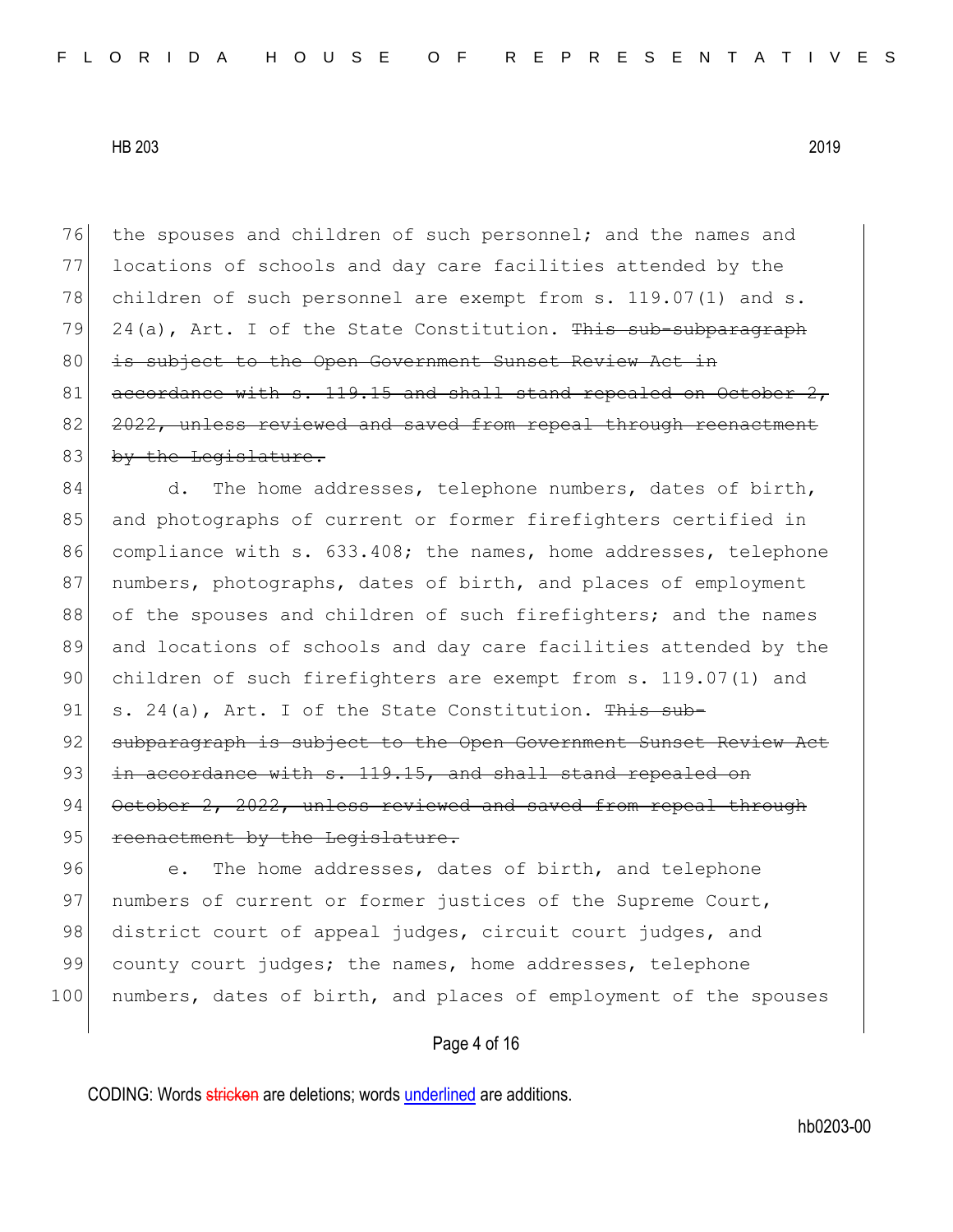101 and children of current or former justices and judges; and the 102 names and locations of schools and day care facilities attended 103 by the children of current or former justices and judges are 104 exempt from s. 119.07(1) and s. 24(a), Art. I of the State 105 Constitution. This sub-subparagraph is subject to the Open 106 Government Sunset Review Act in accordance with s. 119.15 and 107 shall stand repealed on October 2, 2022, unless reviewed and 108 saved from repeal through reenactment by the Legislature.

109 f. The home addresses, telephone numbers, dates of birth, 110 and photographs of current or former state attorneys, assistant 111 state attorneys, statewide prosecutors, or assistant statewide 112 prosecutors; the names, home addresses, telephone numbers, 113 photographs, dates of birth, and places of employment of the 114 spouses and children of current or former state attorneys, 115 assistant state attorneys, statewide prosecutors, or assistant 116 statewide prosecutors; and the names and locations of schools 117 and day care facilities attended by the children of current or 118 former state attorneys, assistant state attorneys, statewide 119 prosecutors, or assistant statewide prosecutors are exempt from 120  $\vert$  s. 119.07(1) and s. 24(a), Art. I of the State Constitution.

121 g. The home addresses, dates of birth, and telephone 122 numbers of general magistrates, special magistrates, judges of 123 compensation claims, administrative law judges of the Division 124 of Administrative Hearings, and child support enforcement 125 hearing officers; the names, home addresses, telephone numbers,

### Page 5 of 16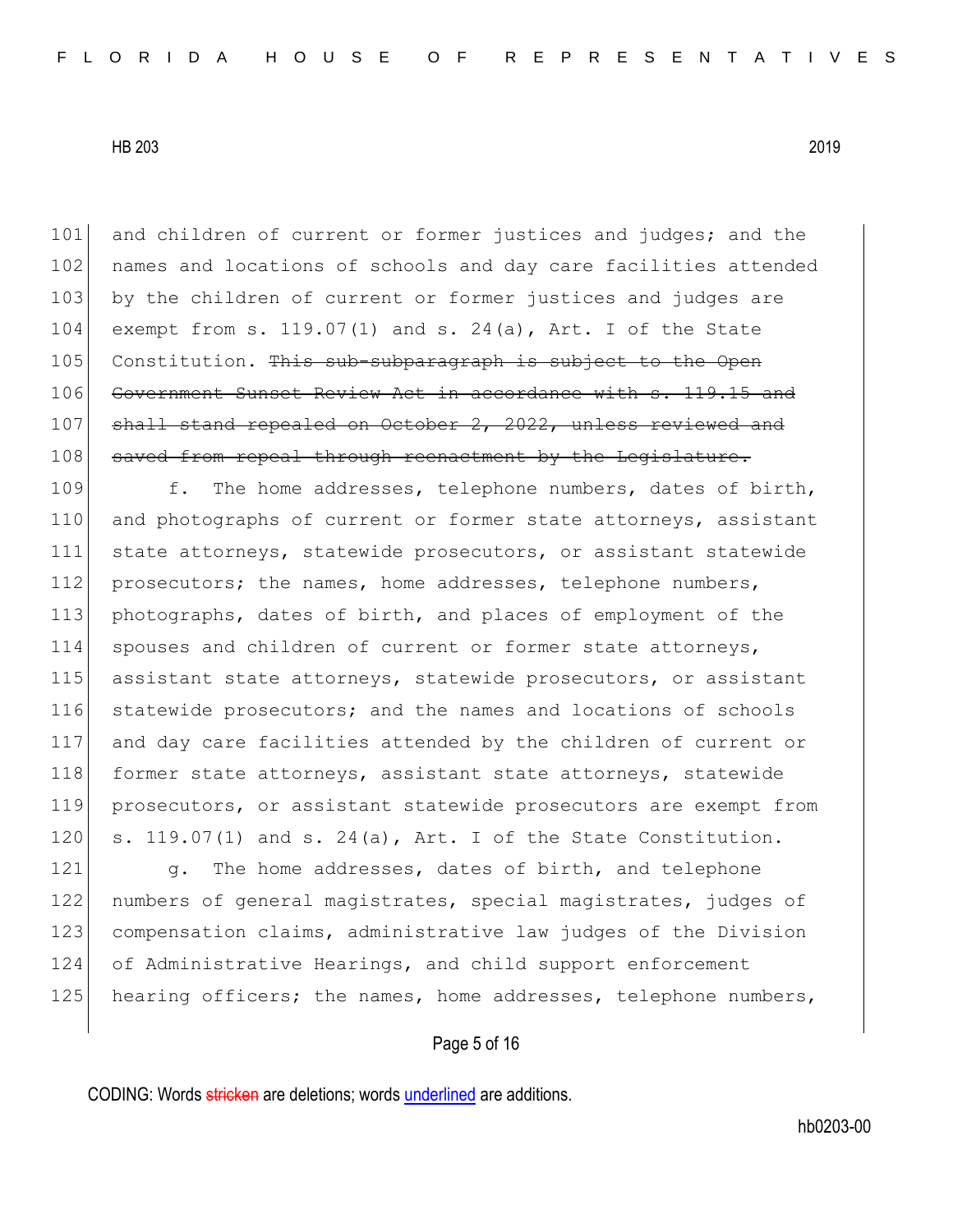126 dates of birth, and places of employment of the spouses and 127 children of general magistrates, special magistrates, judges of 128 compensation claims, administrative law judges of the Division 129 of Administrative Hearings, and child support enforcement 130 hearing officers; and the names and locations of schools and day 131 care facilities attended by the children of general magistrates, 132 special magistrates, judges of compensation claims, 133 administrative law judges of the Division of Administrative 134 Hearings, and child support enforcement hearing officers are 135 exempt from s. 119.07(1) and s. 24(a), Art. I of the State 136 Constitution. This sub-subparagraph is subject to the Open 137 Government Sunset Review Act in accordance with s. 119.15 and 138 shall stand repealed on October 2, 2022, unless reviewed and 139 saved from repeal through reenactment by the Legislature.

140 h. The home addresses, telephone numbers, dates of birth, 141 and photographs of current or former human resource, labor 142 relations, or employee relations directors, assistant directors, 143 managers, or assistant managers of any local government agency 144 or water management district whose duties include hiring and 145 firing employees, labor contract negotiation, administration, or 146 other personnel-related duties; the names, home addresses, 147 telephone numbers, dates of birth, and places of employment of 148 the spouses and children of such personnel; and the names and 149 locations of schools and day care facilities attended by the 150 children of such personnel are exempt from s. 119.07(1) and s.

Page 6 of 16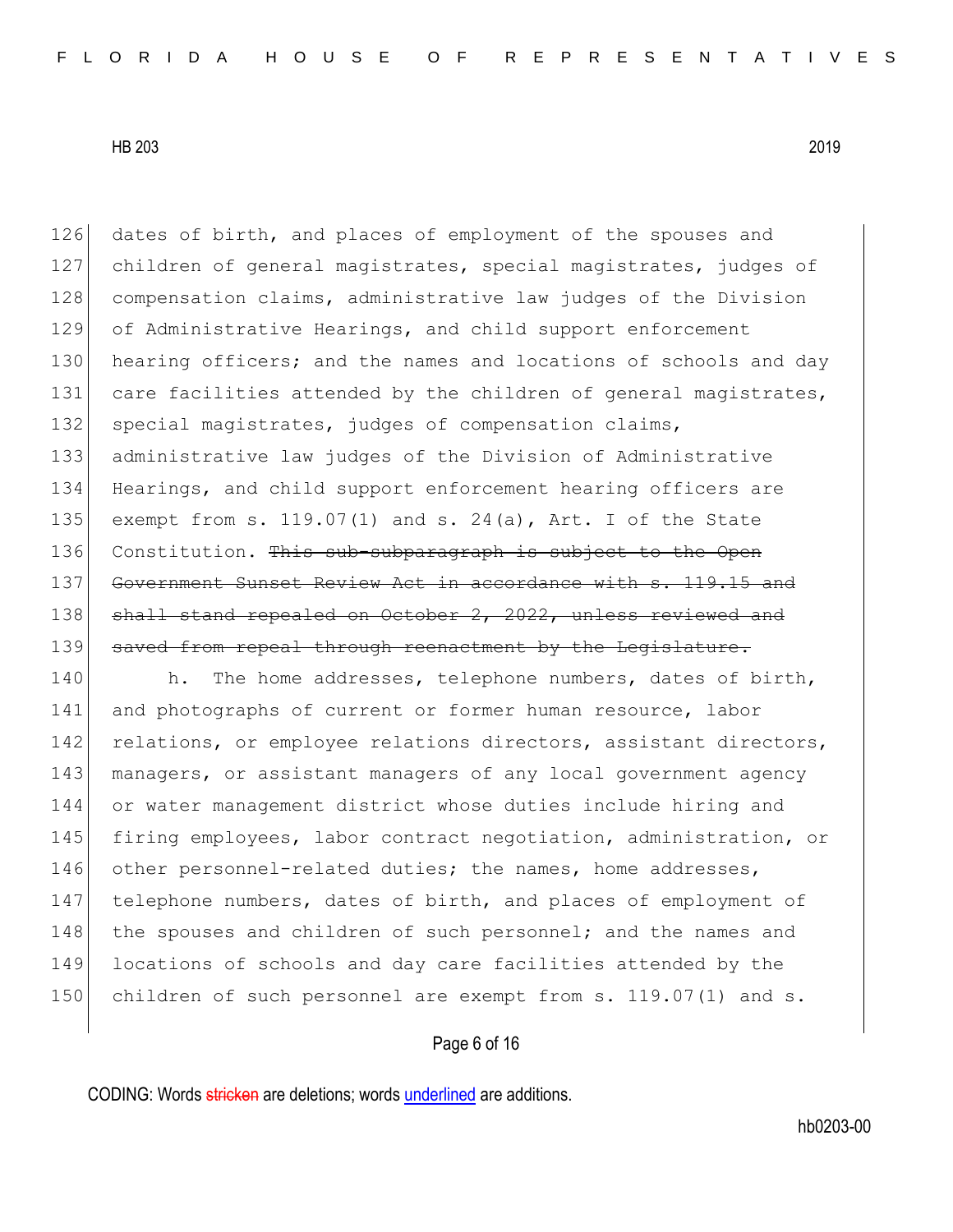151 24(a), Art. I of the State Constitution.

152 i. The home addresses, telephone numbers, dates of birth, 153 and photographs of current or former code enforcement officers; 154 the names, home addresses, telephone numbers, dates of birth, 155 and places of employment of the spouses and children of such 156 personnel; and the names and locations of schools and day care 157 facilities attended by the children of such personnel are exempt 158 from s. 119.07(1) and s. 24(a), Art. I of the State 159 Constitution.

160 i. The home addresses, telephone numbers, places of 161 employment, dates of birth, and photographs of current or former 162 quardians ad litem, as defined in s. 39.820; the names, home 163 addresses, telephone numbers, dates of birth, and places of 164 employment of the spouses and children of such persons; and the 165 names and locations of schools and day care facilities attended 166 by the children of such persons are exempt from s. 119.07(1) and 167 s. 24(a), Art. I of the State Constitution. This sub-168 subparagraph is subject to the Open Government Sunset Review Act 169 in accordance with s. 119.15 and shall stand repealed on October 170 2, 2022, unless reviewed and saved from repeal through 171 reenactment by the Legislature.

172 k. The home addresses, telephone numbers, dates of birth, 173 and photographs of current or former juvenile probation 174 officers, juvenile probation supervisors, detention 175 superintendents, assistant detention superintendents, juvenile

Page 7 of 16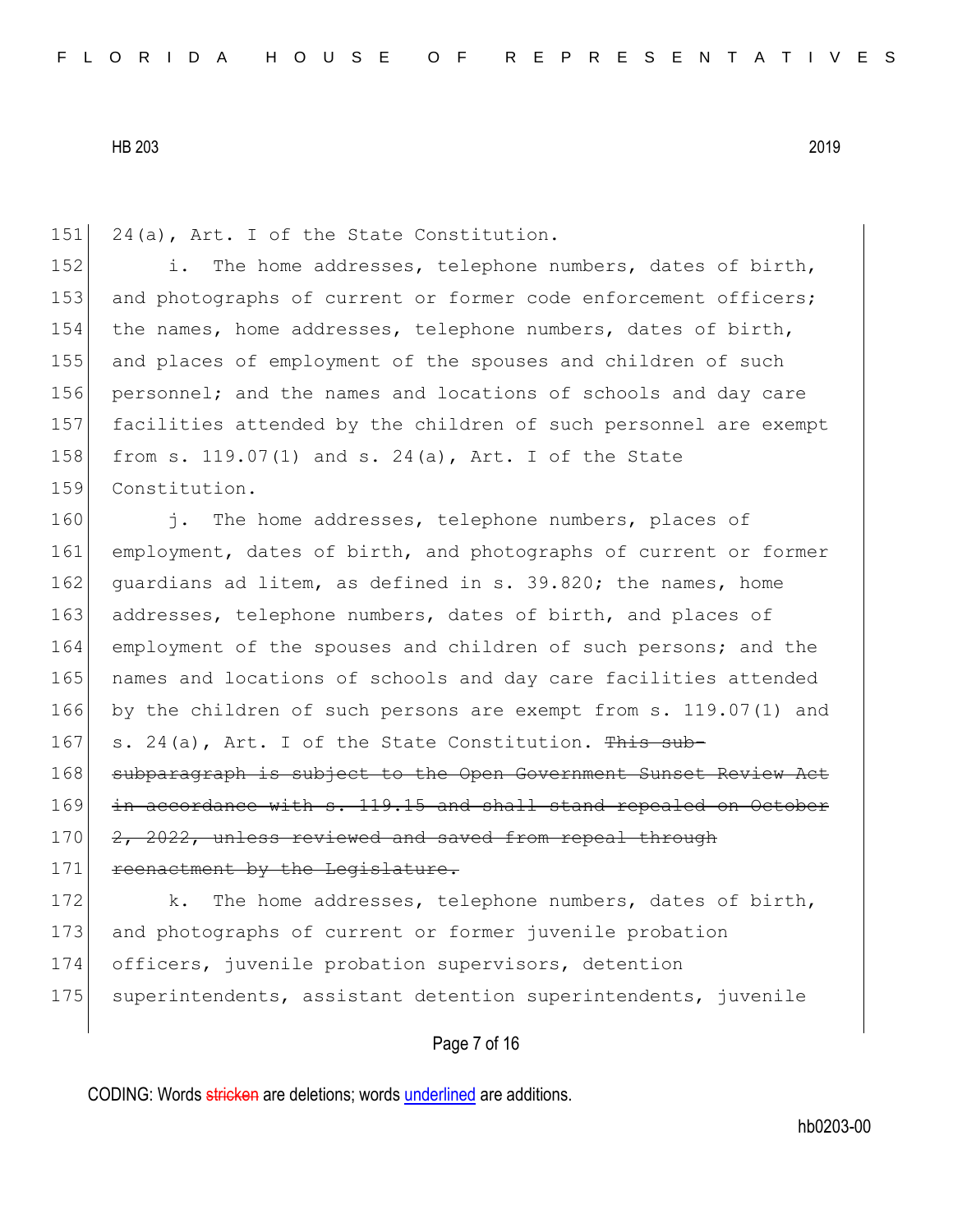176 justice detention officers I and II, juvenile justice detention 177 officer supervisors, juvenile justice residential officers, 178 juvenile justice residential officer supervisors I and II, 179 juvenile justice counselors, juvenile justice counselor 180 supervisors, human services counselor administrators, senior 181 human services counselor administrators, rehabilitation 182 therapists, and social services counselors of the Department of 183 Juvenile Justice; the names, home addresses, telephone numbers, 184 dates of birth, and places of employment of spouses and children 185 of such personnel; and the names and locations of schools and 186 day care facilities attended by the children of such personnel 187 are exempt from s.  $119.07(1)$  and s.  $24(a)$ , Art. I of the State 188 Constitution.

189 1. The home addresses, telephone numbers, dates of birth, 190 and photographs of current or former public defenders, assistant 191 public defenders, criminal conflict and civil regional counsel, 192 and assistant criminal conflict and civil regional counsel; the 193 names, home addresses, telephone numbers, dates of birth, and 194 places of employment of the spouses and children of current or 195 former public defenders, assistant public defenders, criminal 196 conflict and civil regional counsel, and assistant criminal 197 conflict and civil regional counsel; and the names and locations 198 of schools and day care facilities attended by the children of 199 current or former public defenders, assistant public defenders, 200 criminal conflict and civil regional counsel, and assistant

Page 8 of 16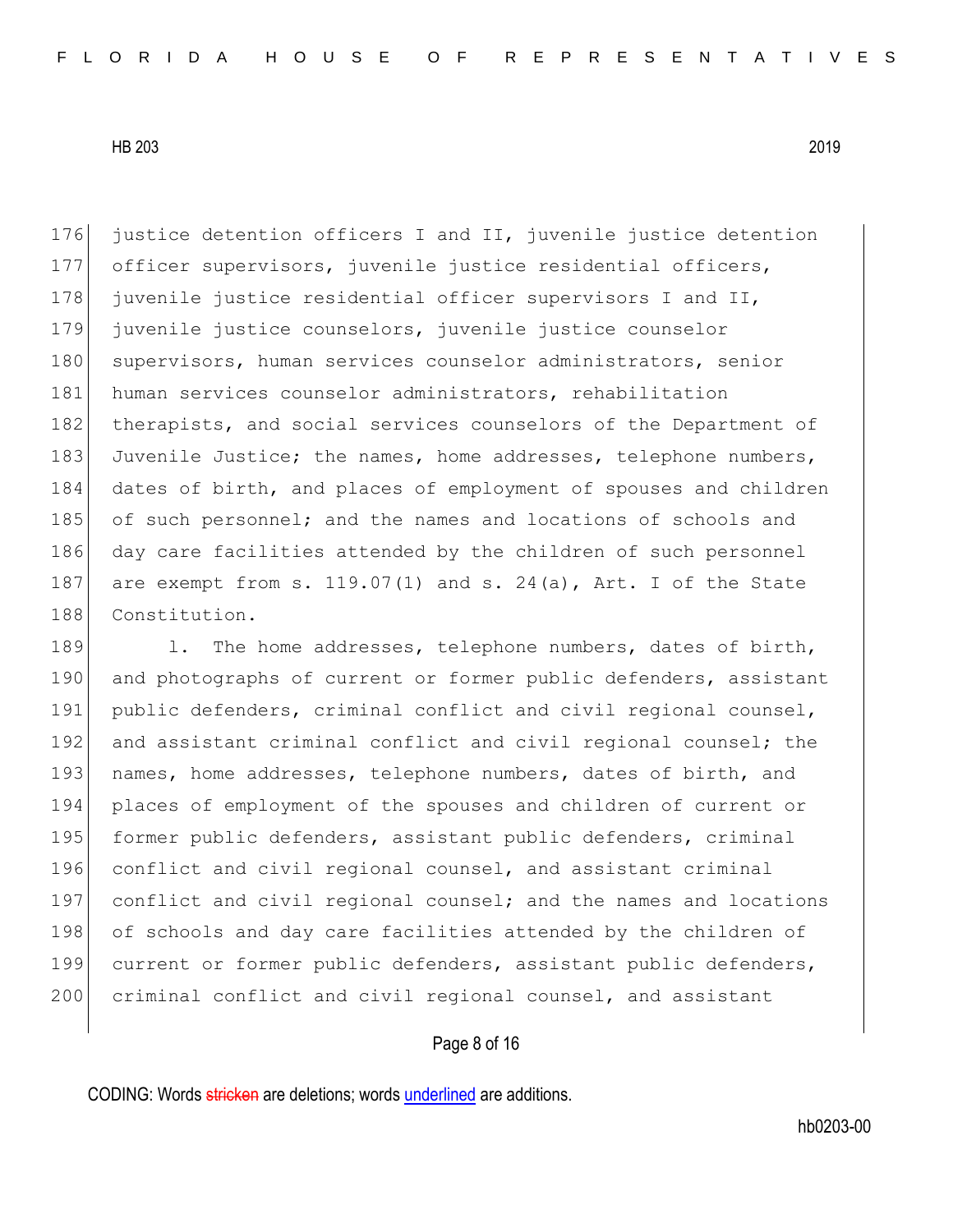201 criminal conflict and civil regional counsel are exempt from s.  $202$  119.07(1) and s. 24(a), Art. I of the State Constitution. 203 m. The home addresses, telephone numbers, dates of birth, 204 and photographs of current or former investigators or inspectors 205 of the Department of Business and Professional Requlation; the 206 names, home addresses, telephone numbers, dates of birth, and 207 places of employment of the spouses and children of such current 208 or former investigators and inspectors; and the names and 209 locations of schools and day care facilities attended by the 210 children of such current or former investigators and inspectors 211 are exempt from s.  $119.07(1)$  and s.  $24(a)$ , Art. I of the State 212 Constitution. This sub-subparagraph is subject to the Open 213 Government Sunset Review Act in accordance with s. 119.15 and 214 shall stand repealed on October 2, 2022, unless reviewed and 215 saved from repeal through reenactment by the Legislature. 216 **n.** The home addresses, telephone numbers, and dates of 217 birth of county tax collectors; the names, home addresses,

218 telephone numbers, dates of birth, and places of employment of 219 the spouses and children of such tax collectors; and the names 220 and locations of schools and day care facilities attended by the 221 children of such tax collectors are exempt from s. 119.07(1) and 222 s. 24(a), Art. I of the State Constitution.  $\frac{m}{s}$  sub-223 subparagraph is subject to the Open Government Sunset Review Act  $224$  in accordance with s. 119.15 and shall stand repealed on October 225 2, 2022, unless reviewed and saved from repeal through

Page 9 of 16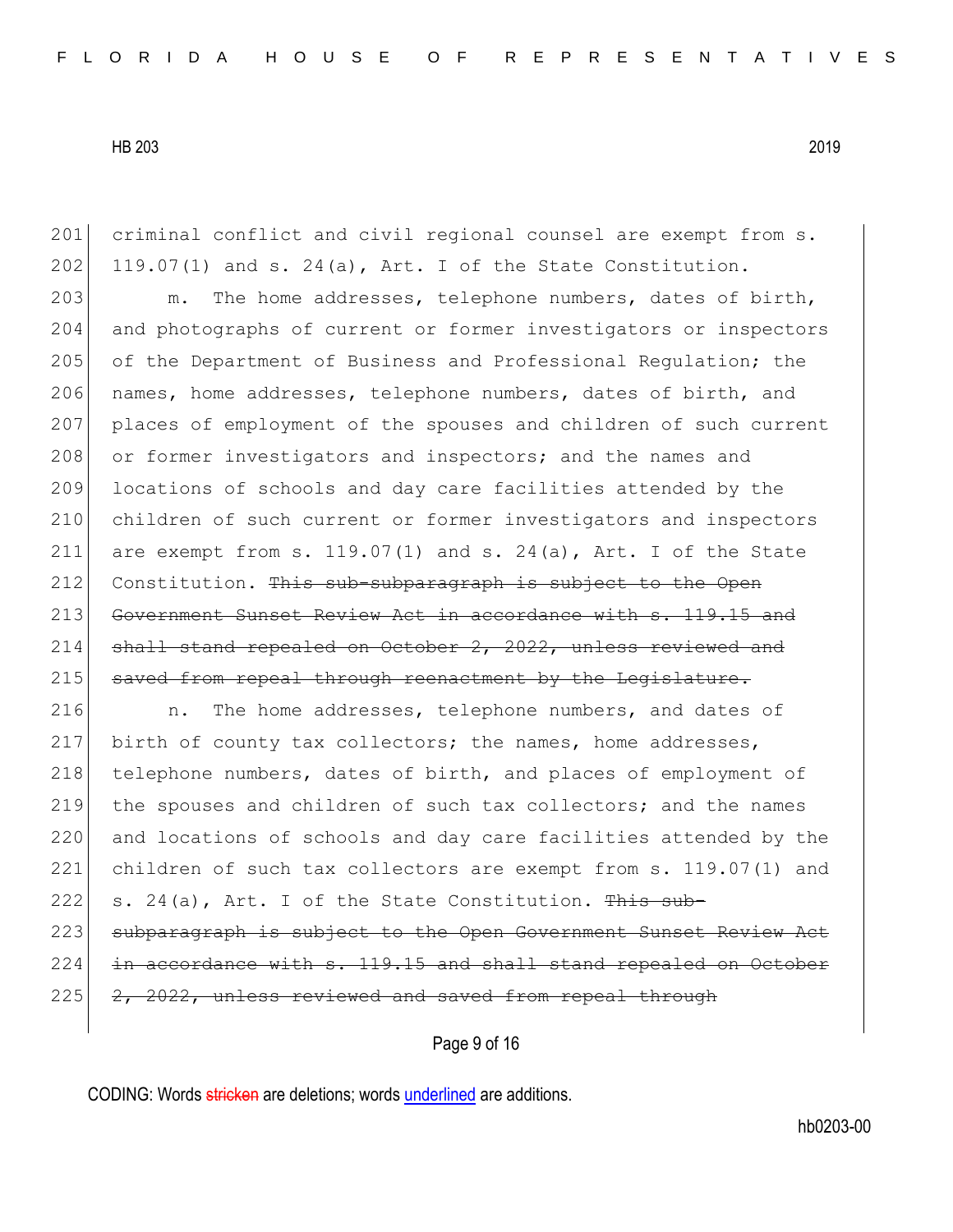# 226 reenactment by the Legislature. 227 o. The home addresses, telephone numbers, dates of birth, 228 and photographs of current or former personnel of the Department 229 of Health whose duties include, or result in, the determination 230 or adjudication of eligibility for social security disability 231 benefits, the investigation or prosecution of complaints filed 232 against health care practitioners, or the inspection of health 233 care practitioners or health care facilities licensed by the 234 Department of Health; the names, home addresses, telephone 235 numbers, dates of birth, and places of employment of the spouses 236 and children of such personnel; and the names and locations of 237 schools and day care facilities attended by the children of such 238 personnel are exempt from s.  $119.07(1)$  and s.  $24(a)$ , Art. I of 239 the State Constitution. This sub-subparagraph is subject to the 240 Open Government Sunset Review Act in accordance with s. 119.15 241 and shall stand repealed on October 2, 2019, unless reviewed and 242 saved from repeal through reenactment by the Legislature. 243 p. The home addresses, telephone numbers, dates of birth, 244 and photographs of current or former impaired practitioner 245 consultants who are retained by an agency or current or former 246 employees of an impaired practitioner consultant whose duties 247 result in a determination of a person's skill and safety to 248 practice a licensed profession; the names, home addresses, 249 telephone numbers, dates of birth, and places of employment of 250 the spouses and children of such consultants or their employees;

### Page 10 of 16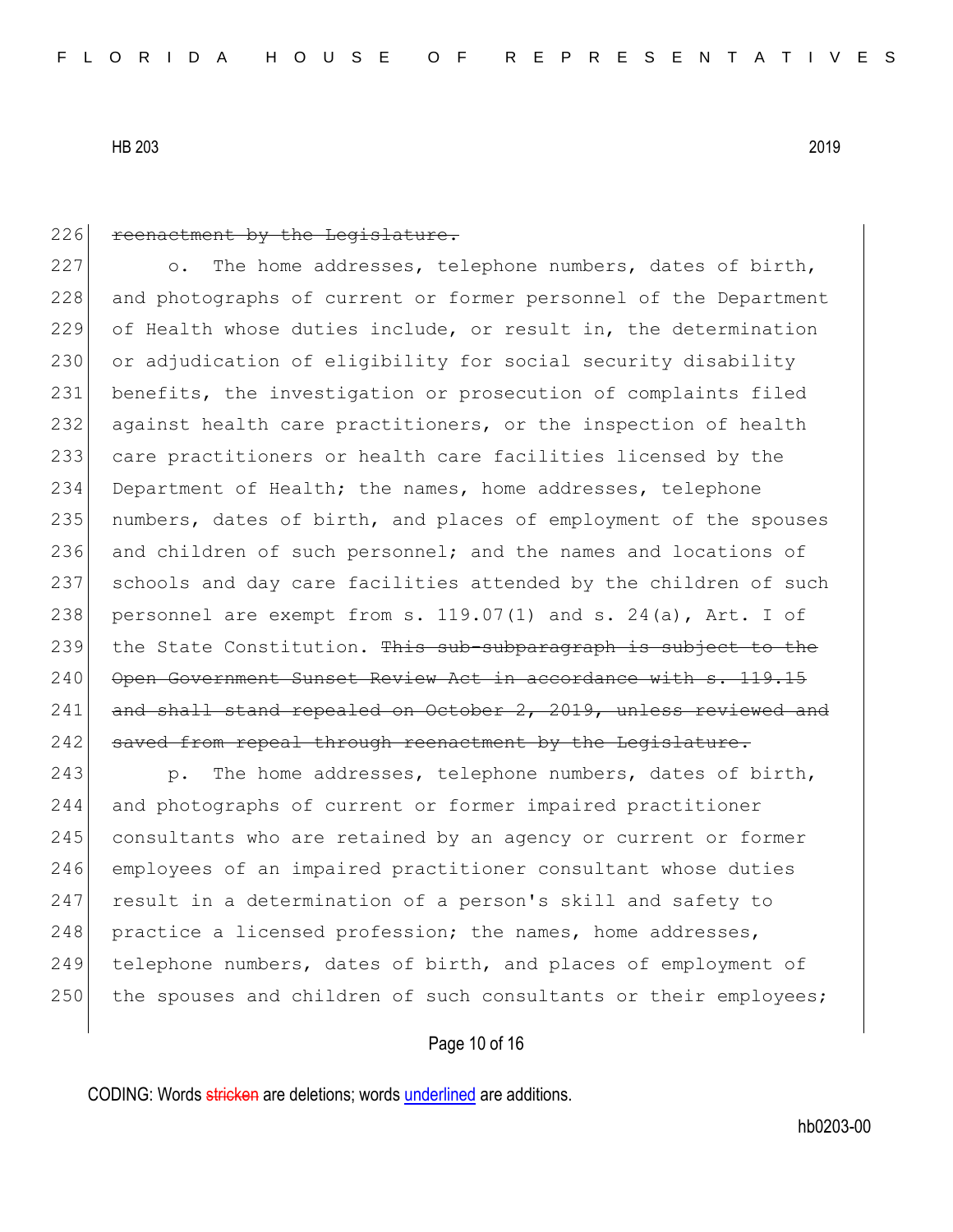251 and the names and locations of schools and day care facilities 252 attended by the children of such consultants or employees are 253 exempt from s. 119.07(1) and s. 24(a), Art. I of the State 254 Constitution. This sub-subparagraph is subject to the Open 255 Government Sunset Review Act in accordance with s. 119.15 and 256 shall stand repealed on October 2, 2020, unless reviewed and 257 saved from repeal through reenactment by the Legislature.

258 q. The home addresses, telephone numbers, dates of birth, 259 and photographs of current or former emergency medical 260 technicians or paramedics certified under chapter 401; the 261 names, home addresses, telephone numbers, dates of birth, and 262 places of employment of the spouses and children of such 263 emergency medical technicians or paramedics; and the names and 264 locations of schools and day care facilities attended by the 265 children of such emergency medical technicians or paramedics are 266 exempt from s. 119.07(1) and s. 24(a), Art. I of the State 267 Constitution. This sub-subparagraph is subject to the Open 268 Government Sunset Review Act in accordance with s. 119.15 and 269 shall stand repealed on October 2, 2021, unless reviewed and 270 saved from repeal through reenactment by the Legislature.

271 r. The home addresses, telephone numbers, dates of birth, 272 and photographs of current or former personnel employed in an 273 agency's office of inspector general or internal audit 274 department whose duties include auditing or investigating waste, 275 fraud, abuse, theft, exploitation, or other activities that

Page 11 of 16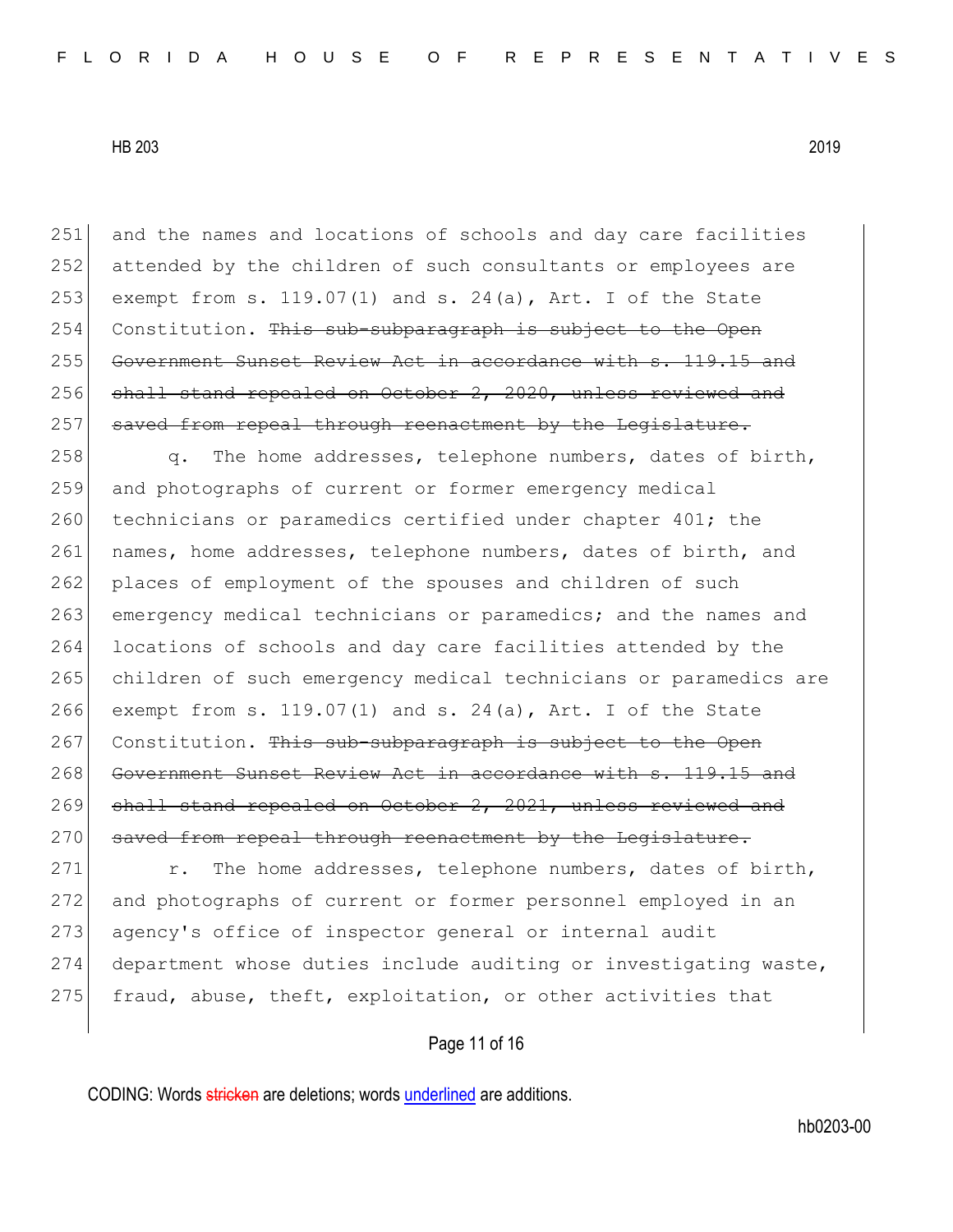276 could lead to criminal prosecution or administrative discipline; 277 the names, home addresses, telephone numbers, dates of birth, 278 and places of employment of spouses and children of such 279 personnel; and the names and locations of schools and day care 280 facilities attended by the children of such personnel are exempt 281 from s. 119.07(1) and s. 24(a), Art. I of the State 282 Constitution. This sub-subparagraph is subject to the Open 283 Government Sunset Review Act in accordance with s. 119.15 and 284 shall stand repealed on October 2, 2021, unless reviewed and 285 saved from repeal through reenactment by the Legislature.

286 s. The home addresses, telephone numbers, dates of birth, 287 and photographs of current or former directors, managers, 288 supervisors, nurses, and clinical employees of an addiction 289 treatment facility; the home addresses, telephone numbers, 290 photographs, dates of birth, and places of employment of the 291 spouses and children of such personnel; and the names and 292 locations of schools and day care facilities attended by the 293 children of such personnel are exempt from s. 119.07(1) and s. 294 24(a), Art. I of the State Constitution. For purposes of this 295 sub-subparagraph, the term "addiction treatment facility" means 296 a county government, or agency thereof, that is licensed 297 pursuant to s. 397.401 and provides substance abuse prevention, 298 intervention, or clinical treatment, including any licensed 299 service component described in s. 397.311(26). This sub-300 subparagraph is subject to the Open Government Sunset Review Act

Page 12 of 16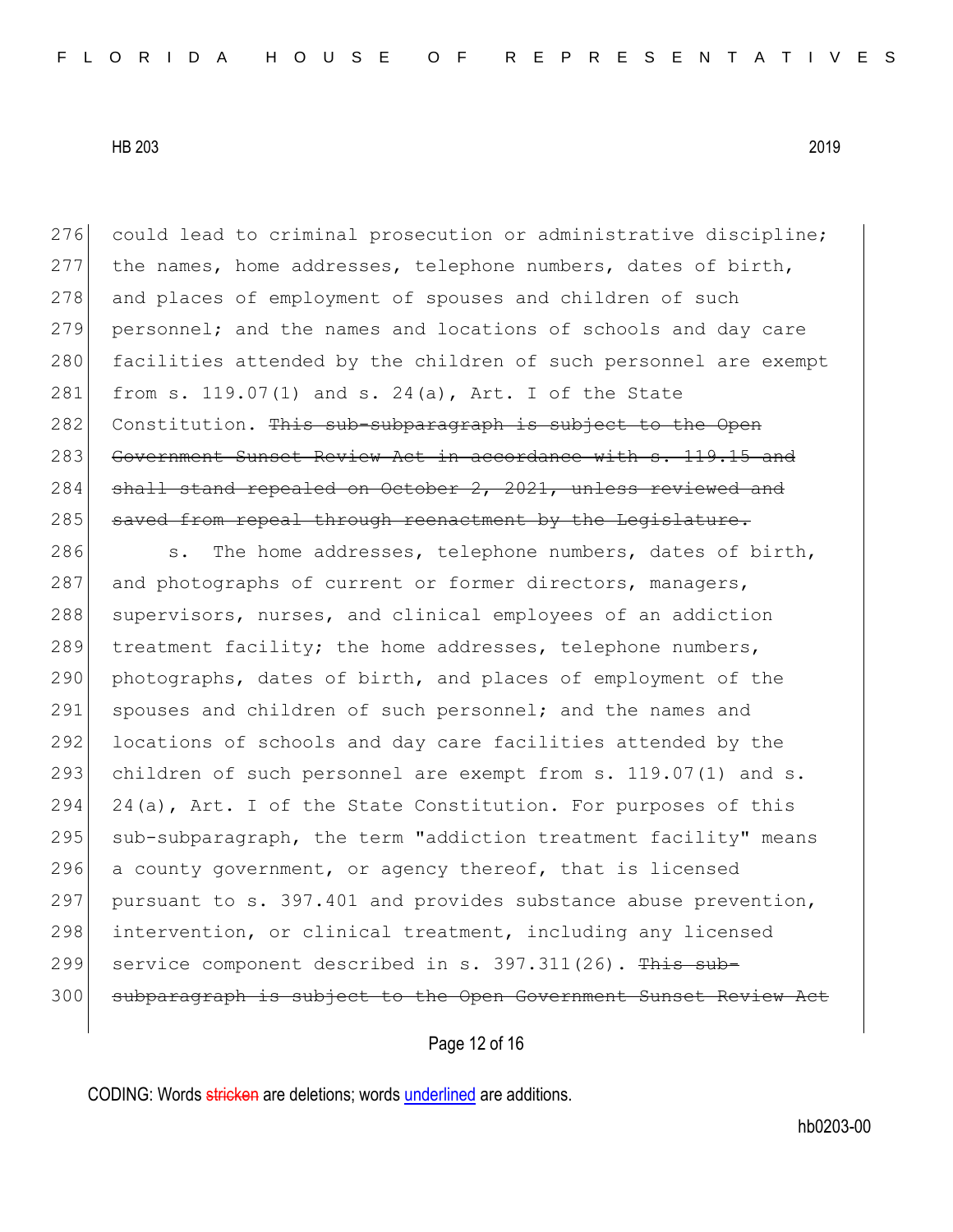## 301 in accordance with s. 119.15 and shall stand repealed on October 302 2, 2023, unless reviewed and saved from repeal through 303 reenactment by the Legislature.

304 t. The home addresses, telephone numbers, dates of birth, 305 and photographs of current or former directors, managers, 306 supervisors, and clinical employees of a child advocacy center 307 that meets the standards of s. 39.3035(1) and fulfills the 308 screening requirement of s.  $39.3035(2)$ , and the members of a 309 child protection team as described in s. 39.303 whose duties 310 include supporting the investigation of child abuse or sexual 311 abuse, child abandonment, child neglect, and child exploitation 312 or to provide services as part of a multidisciplinary case 313 review team; the names, home addresses, telephone numbers, 314 photographs, dates of birth, and places of employment of the 315 spouses and children of such personnel and members; and the 316 names and locations of schools and day care facilities attended 317 by the children of such personnel and members are exempt from s. 318 119.07(1) and s. 24(a), Art. I of the State Constitution.  $\frac{m}{100}$ 319 sub-subparagraph is subject to the Open Government Sunset Review  $320$  Act in accordance with s.  $119.15$  and shall stand repealed on 321 October 2, 2023, unless reviewed and saved from repeal through 322 reenactment by the Legislature.

323 3. An agency that is the custodian of the information 324 specified in subparagraph 2. and that is not the employer of the 325 officer, employee, justice, judge, or other person specified in

### Page 13 of 16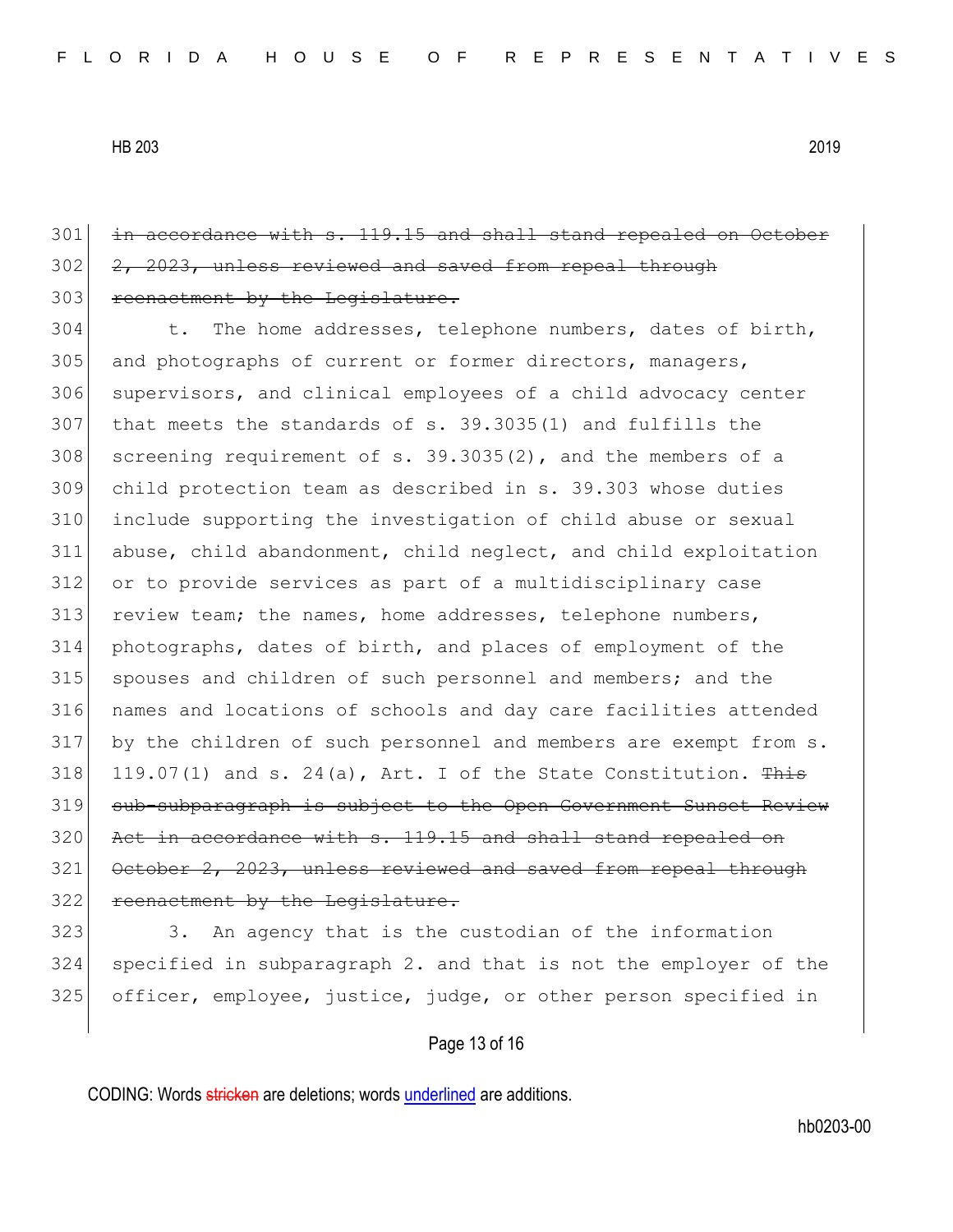subparagraph 2. shall maintain the exempt status of that information only if the officer, employee, justice, judge, other person, or employing agency of the designated employee submits a written request for maintenance of the exemption to the 330 custodial agency.

331 4. The exemptions in this paragraph apply to information 332 held by an agency before, on, or after the effective date of the 333 exemption.

334 5. This paragraph is subject to the Open Government Sunset 335 Review Act in accordance with s. 119.15 and shall stand repealed 336 on October 2, 2024, unless reviewed and saved from repeal 337 through reenactment by the Legislature.

338 Section 2. (1) The Legislature finds that it is a public necessity to define the term "home address" for purposes of the public records exemptions for agency personnel information under s. 119.071(4)(d), Florida Statutes. The public records exemptions for agency personnel information protect identifying 343 and location information of numerous types of personnel, including, but not limited to, current or former law enforcement 345 officers, investigative personnel, state attorneys and prosecutors, public defenders, guardians ad litem, Supreme Court justices, various judges, and the spouses and children of such 348 personnel. The Legislature has previously recognized that such personnel and their family members are at a heightened risk of physical and emotional harm from disgruntled individuals who

Page 14 of 16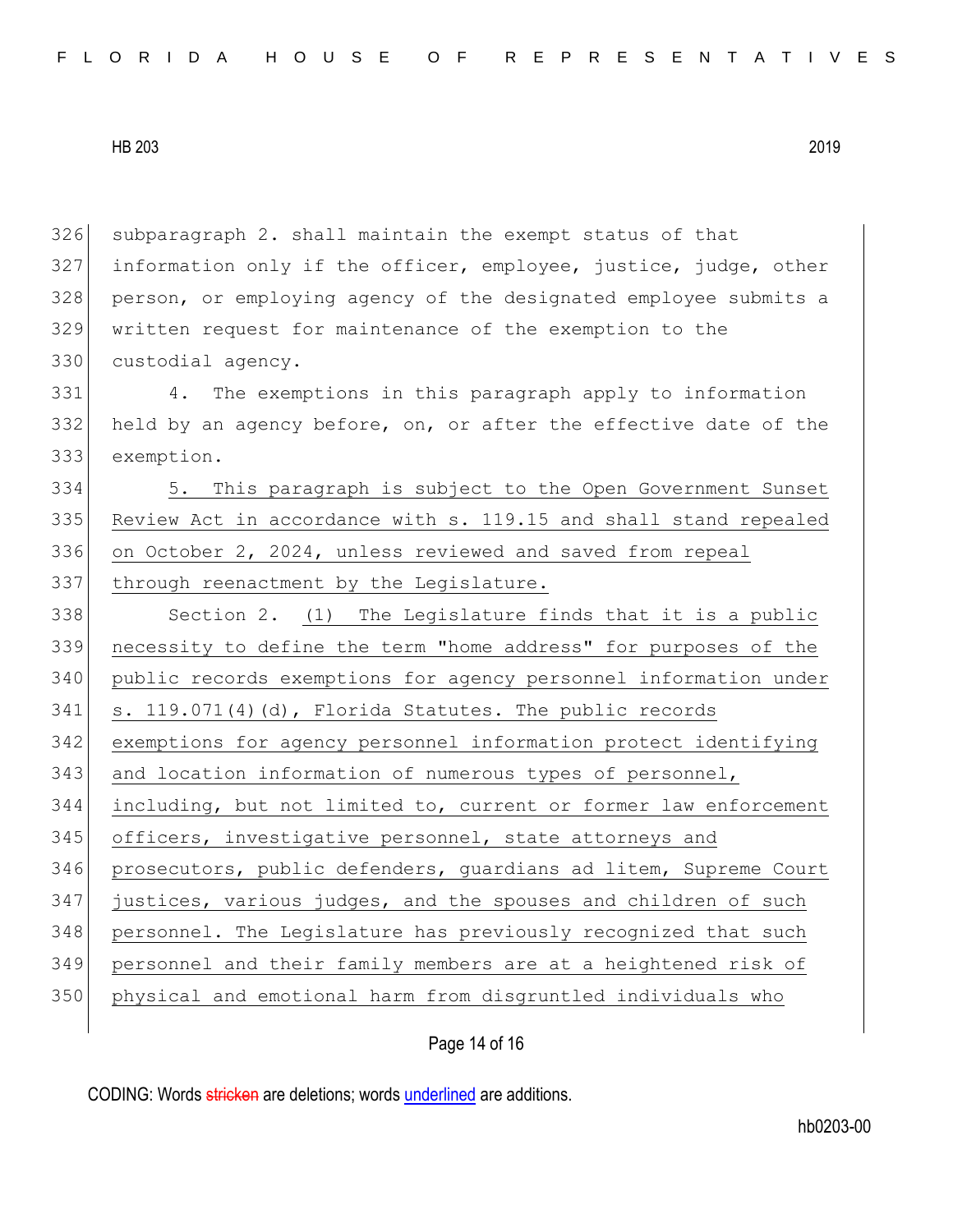| 351 | have contentious reactions to actions taken by such personnel,   |
|-----|------------------------------------------------------------------|
| 352 | or whose business or professional practices have come under      |
| 353 | scrutiny of such personnel, and, as a result, has enacted        |
| 354 | various public records exemptions. While home addresses of such  |
| 355 | personnel and their family members are already exempt from s.    |
| 356 | 119.07(1), Florida Statutes, and s. 24(a), Article I of the      |
| 357 | State Constitution, the current exemptions do not provide        |
| 358 | protection for various forms of descriptive property information |
| 359 | that may be used on its own, or in conjunction with other        |
| 360 | information, to reveal the home addresses that otherwise should  |
| 361 | be protected from public disclosure. Therefore, the Legislature  |
| 362 | finds that it is a public necessity to specifically define the   |
| 363 | term "home address" so that the safety and privacy of various    |
| 364 | personnel and their family members are not compromised.          |
| 365 | (2)<br>The Legislature further finds that it is a public         |
| 366 | necessity that the home addresses, telephone numbers, dates of   |
| 367 | birth, and photographs of active or former civilian personnel    |
| 368 | employed by a law enforcement agency; the names, home addresses, |
| 369 | telephone numbers, photographs, dates of birth, and places of    |
| 370 | employment of the spouses and children of such personnel; and    |
| 371 | the names and locations of schools and day care facilities       |
| 372 | attended by the children of such personnel be exempt from public |
| 373 | records requirements. Existing law already provides that the     |
| 374 | identifying and location information of active or former         |
| 375 | civilian law enforcement personnel and their spouses and         |
|     |                                                                  |

Page 15 of 16